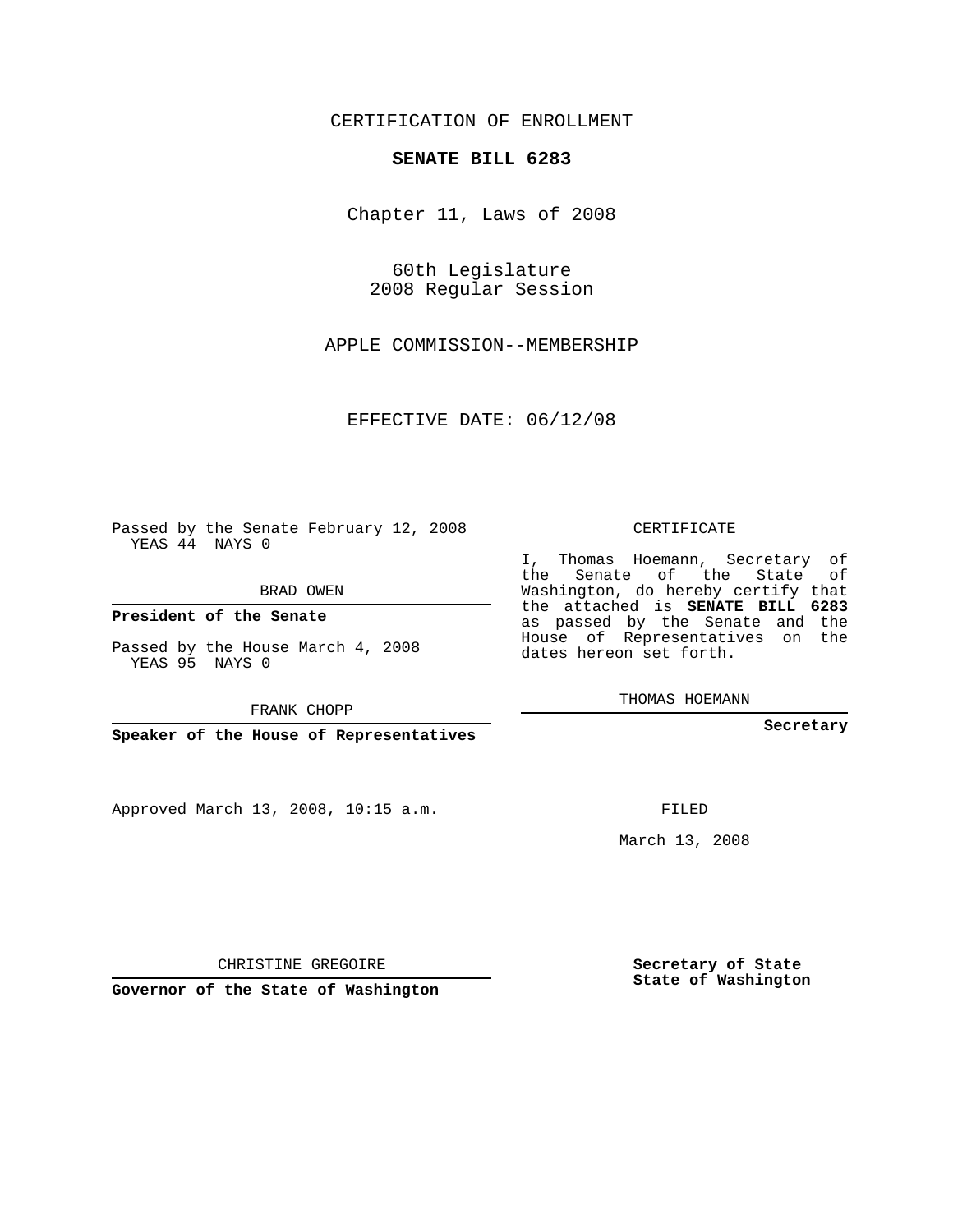## **SENATE BILL 6283** \_\_\_\_\_\_\_\_\_\_\_\_\_\_\_\_\_\_\_\_\_\_\_\_\_\_\_\_\_\_\_\_\_\_\_\_\_\_\_\_\_\_\_\_\_

\_\_\_\_\_\_\_\_\_\_\_\_\_\_\_\_\_\_\_\_\_\_\_\_\_\_\_\_\_\_\_\_\_\_\_\_\_\_\_\_\_\_\_\_\_

Passed Legislature - 2008 Regular Session

**State of Washington 60th Legislature 2008 Regular Session By** Senators Rasmussen and King; by request of Washington Apple Commission

Read first time 01/14/08. Referred to Committee on Agriculture & Rural Economic Development.

 AN ACT Relating to membership on the apple commission; amending RCW 15.24.035 and 15.24.040; and adding a new section to chapter 15.24 RCW.

BE IT ENACTED BY THE LEGISLATURE OF THE STATE OF WASHINGTON:

- **Sec. 1.** RCW 15.24.035 and 2004 c 178 s 5 are each amended to read as follows:
- 
- (1) The director shall appoint the members of the commission.

 (2) Candidates for positions on the commission shall be nominated to the director in accordance with subsection (3) of this section.

 (3) Not less than sixty days nor more than seventy-five days prior to the commencement of a commission member's term, the commission shall cause an advisory vote to be held for the director-appointed positions. Advisory ballots shall be mailed to all affected producers for producer positions and to affected dealers for dealer positions and shall be returned to the commission not less than thirty days prior to the commencement of the term. The advisory ballot shall be conducted in a manner so that it is a secret ballot. The names of the two candidates receiving the most votes in the advisory vote shall be forwarded to the director for potential appointment to the commission. In the event only two candidates are nominated for a position, an advisory vote need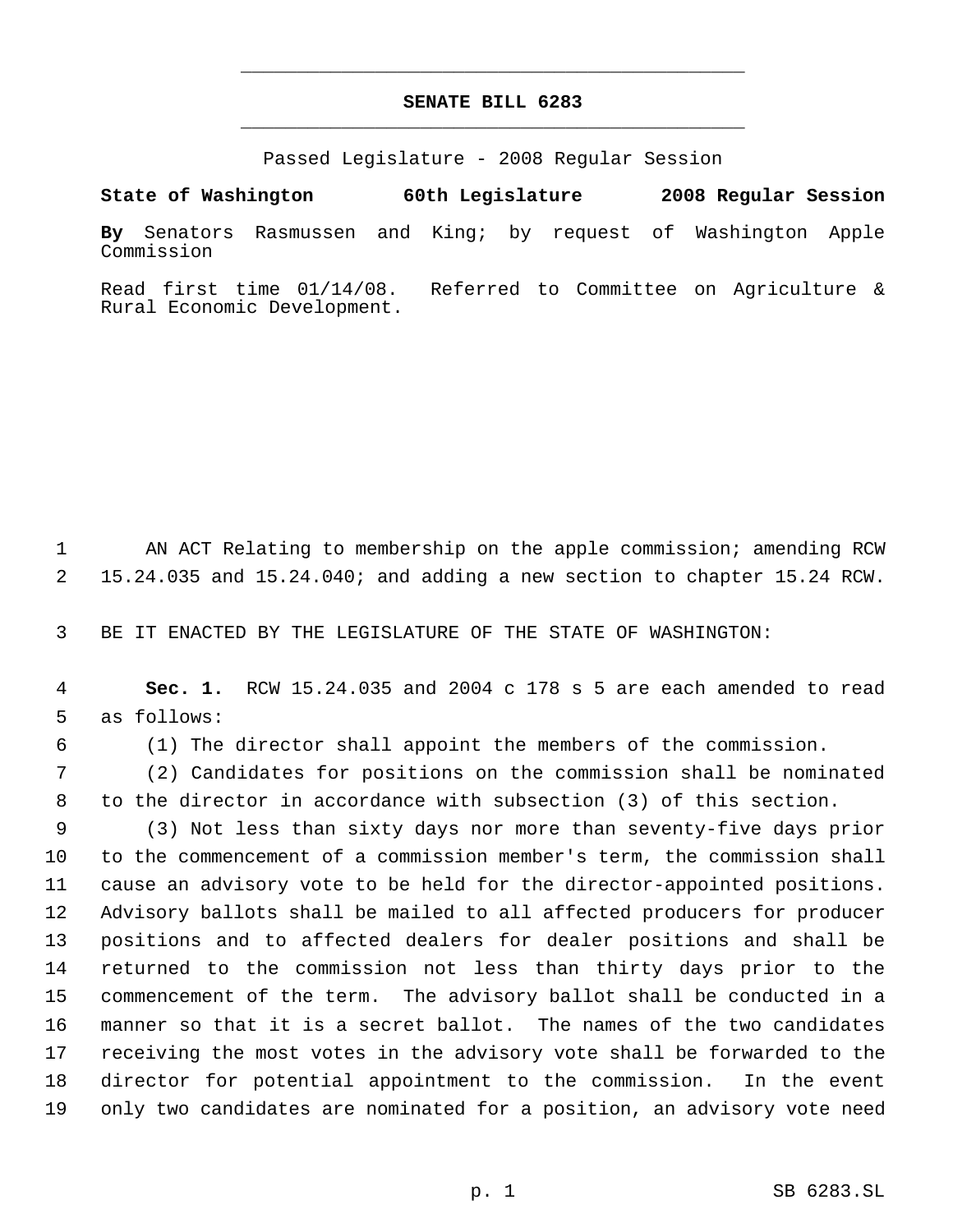not be held and the candidates' names shall be forwarded to the director for potential appointment. If only one candidate is nominated 3 for a position, ((the commission shall select a second candidate whose 4 name will be forwarded to)) the director has the discretion to appoint or reject the candidate.

 (4) Any candidate whose name is forwarded to the director for potential appointment shall submit to the director a letter stating why he or she wishes to be appointed to the commission. The director may 9 select ((either person)) any candidate for the position or may reject 10 ((both nominees)) all candidates and request a new advisory vote with nominees selected by the commission and, if desired, by the director.

 **Sec. 2.** RCW 15.24.040 and 2004 c 178 s 6 are each amended to read as follows:

 The commission shall call a meeting of apple growers, and meetings of apple dealers in dealer district No. 1 and dealer district No. 2 for the purpose of nominating to the advisory ballot for nomination to the director their respective members of the commission, when a term is about to expire, or when a vacancy exists, except as provided in RCW 15.24.050, as amended, at times and places to be fixed by the 20 commission. The meetings shall be held ((not later than February 15th  $ef)$  each year and insofar as practicable, the meetings of the growers shall be held at the same time and place as the annual meeting of the Washington state horticultural association, or the annual meeting of any other producer organization which represents a majority of the state's apple producers, as determined by the commission, but not while the same is in actual session. Public notice of such meetings shall be given by the commission in such manner as it may determine: PROVIDED, That nonreceipt of the notice by any interested person shall not invalidate the proceedings. Any qualified person may be nominated orally for such positions at the respective meetings. Nominations may also be made within five days after any such meeting by written petition filed in the office of the commission, signed by not less than five apple growers or dealers, as the case may be, residing within the district or within the subdivision if the nomination is made from a subdivision.

 Nominees to be forwarded to the director for appointment to producer positions on the commission shall be selected by a majority of